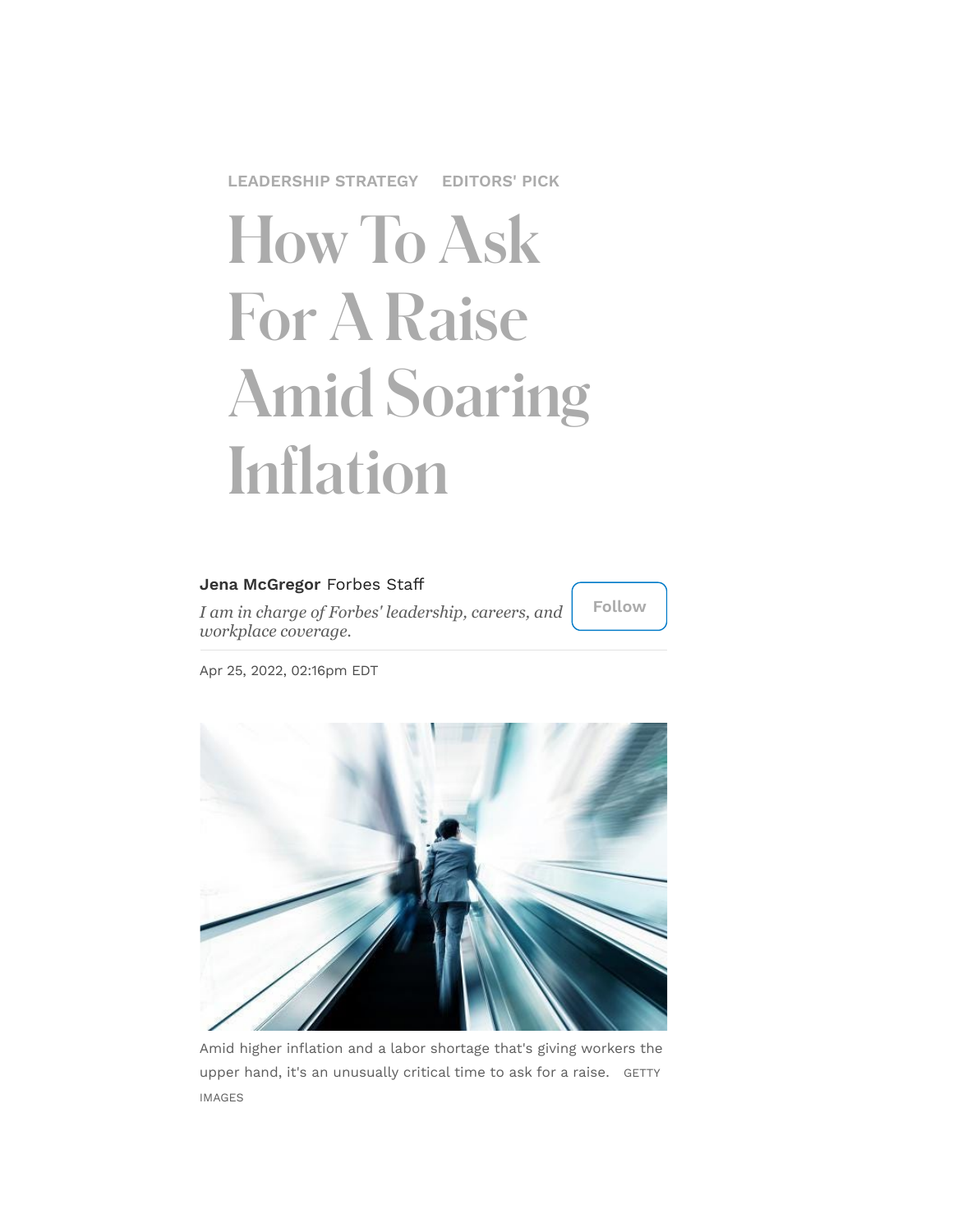Despite historically favorable conditions—high inflation, a labor shortage, more transparency about pay—you might still find it hard to negotiate salary. Here, key steps to ask for more pay, and what to do if the response is no.

 $\begin{array}{c} \begin{array}{c} \circ \\ \circ \\ \circ \end{array} \end{array}$ onsumer price increases are hitting [near-record,](https://www.forbes.com/sites/patrickwwatson/2021/06/15/the-labor-shortage-may-be-permanent/) [40-year highs](https://www.forbes.com/sites/jonathanponciano/2022/04/12/inflation-hits-40-year-high-spiking-85-in-march-as-ukraine-invasion-fuels-oil-prices/?sh=1943008d41fc)[. A labor](https://www.forbes.com/sites/patrickwwatson/2021/06/15/the-labor-shortage-may-be-permanent/) shortage is escalating. State pay [transparency laws are making it easier to l](https://www.forbes.com/sites/jenamcgregor/2022/03/15/how-nycs-pay-transparency-law-could-have-a-national-impact-on-the-pay-gap-and-your-job-search/?sh=2fbb11a77706)earn [what jobs are paid. And a reawakened labor](https://www.forbes.com/sites/zacharysmith/2022/03/09/three-starbucks-stores-unionize-in-a-single-afternoon/?sh=27dc47ab53a8) movement is forcing employers to be more responsive to workers' demands.

If ever there was a good time to ask for a raise, it's almost certainly now.

"People don't perceive themselves as having as much leverage and power right now as they do," says Ben Cook, the CEO of [Riva,](https://www.rivahq.com/) a salary negotiation startup founded with Harvard Business School experts. "Right now is a phenomenal time to go and ask for a raise."

Yet despite this unprecedented wave of favorable conditions, you might still find it hard to ask your boss for [more salary.](https://www.forbes.com/sites/jenamcgregor/2022/03/14/more-than-40-of-companies-say-workers-have-asked-for-higher-pay-to-offset-inflation-few-have-revised-salary-budgets/?sh=37880f7ca713) For many, touting your own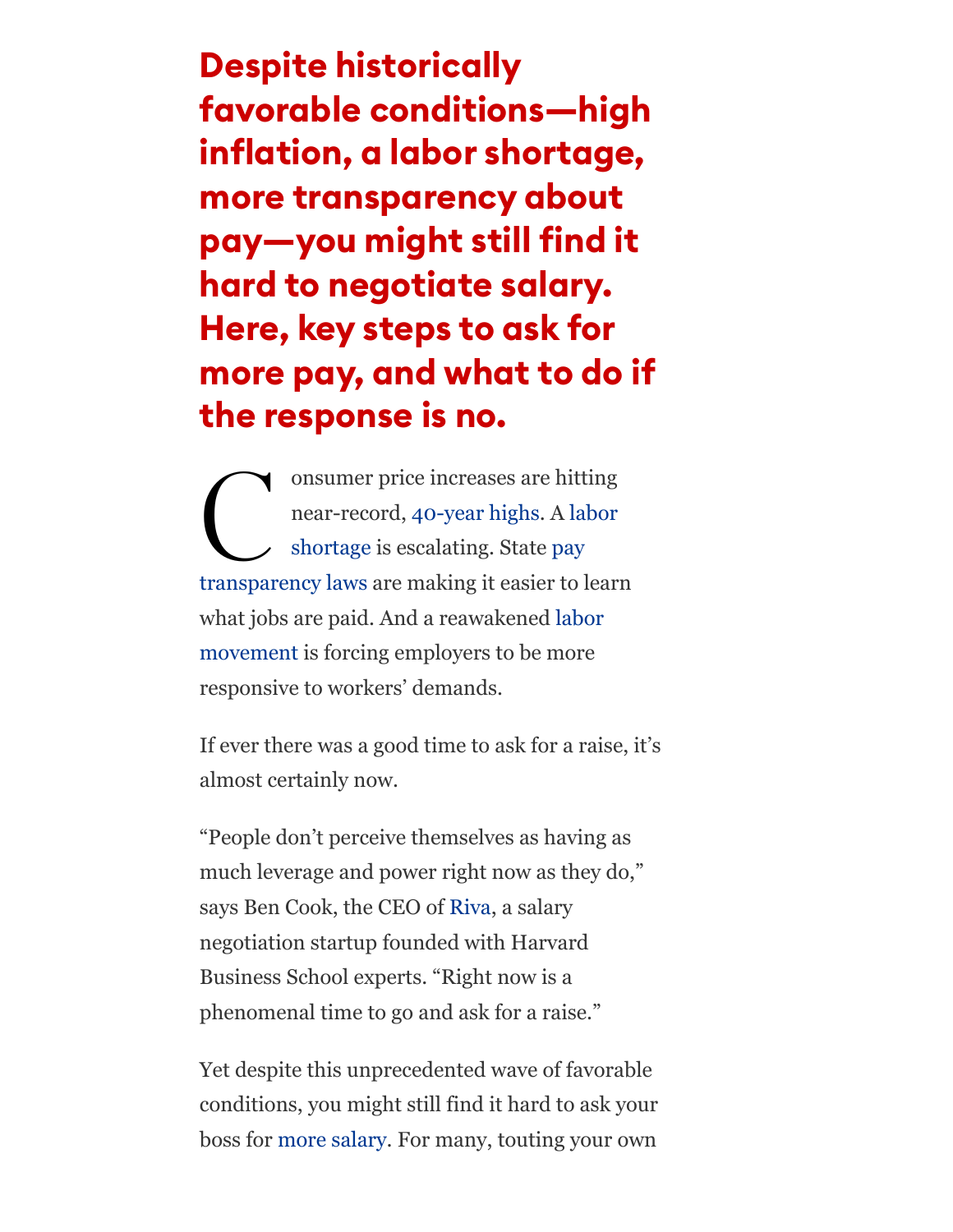accomplishments—not to mention having a frank talk about money—feels awkward. If you're a woman, you know you have to navigate tricky [gender norms](https://www.forbes.com/sites/kimelsesser/2021/01/21/why-women-fall-short-in-negotiations-its-not-lack-of-skill/?sh=452051585d02) about how [assertive](https://www.forbes.com/sites/adigaskell/2015/11/02/study-reveals-how-women-can-thrive-by-exhibiting-caring-assertiveness/?sh=6d20c7e4328c) people expect you to be.

And even as more workers talk [openly about pay,](https://www.forbes.com/sites/jenamcgregor/2022/03/28/women-under-30-are-out-earning-menor-at-least-reaching-pay-parity-in-these-22-cities/?sh=94209b8703a0) negotiations tend to be information asymmetry at its worst, with managers typically having more data about what jobs are paid than you.

Still, there are ways to go into the conversation with confidence—and come out of it with a raise– or at least something else desirable you want. Below, find key steps to remember when you negotiate salary, and what to do if the response is no.

#### WAIT FOR A WIN

Timing is everything, especially when asking for a raise. Don't plan it for when your boss is at her busiest or after a slip-up. And pick a time that immediately follows a win you can claim or a big sale you just clinched. "The timing of the ask makes a huge difference," says Kathleen Downs, a senior recruiting manager for Robert Half.

You also don't want to go in too late, after payroll budgets have already been set and promotions have already been decided. The discussion will more likely be a process that takes time. "A raise conversation is not one day, one half hour of time," says Katie Donovan, a pay equity and salary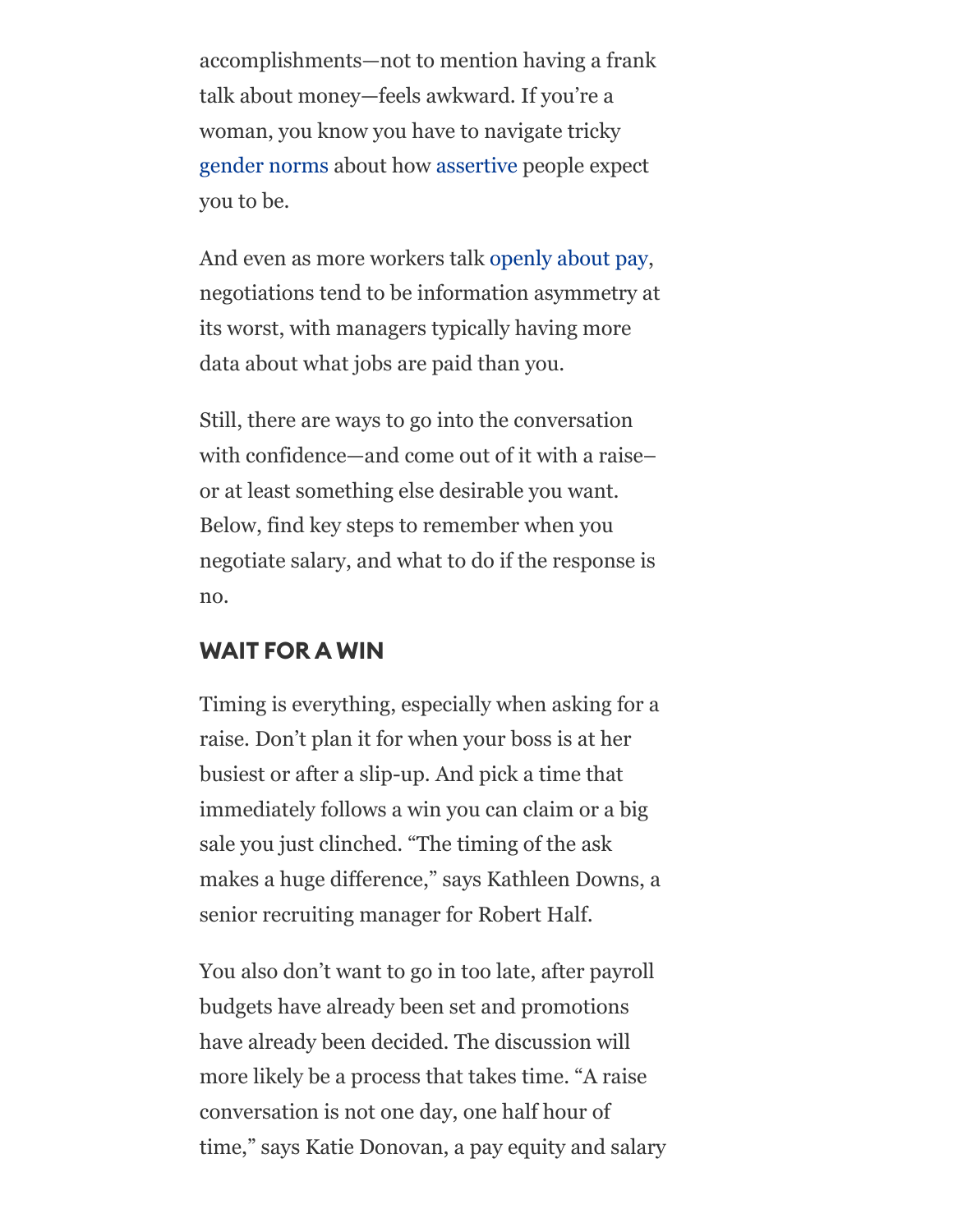negotiation consultant based in Boston. "It needs to be planned out usually for next fiscal year. Start it six months ahead. … it's going to take a while."

### PERFORM YOUR OWN JOB SEARCH

To get started, play the role of job seeker, looking for what not only your company, but others like it, are paying for new hires in similar roles. A small but growing number of localities, like [Colorado](https://www.forbes.com/sites/isabelcontreras/2021/11/01/whats-the-pay-more-employers-including-chime-and-accenture-are-falling-in-line-with-colorado-law-requiring-salary-ranges-in-job-postings/?sh=3083a6fa670a) and, by the start of next year, [New York City](https://www.forbes.com/sites/jenamcgregor/2022/03/15/how-nycs-pay-transparency-law-could-have-a-national-impact-on-the-pay-gap-and-your-job-search/?sh=7af3f8a97706) and Washington state, now require employers to disclose pay ranges for new jobs.

Experts say that's starting to have an impact on salary information in job ads, with employers [publishing ranges](https://www.forbes.com/sites/jenamcgregor/2022/03/15/how-nycs-pay-transparency-law-could-have-a-national-impact-on-the-pay-gap-and-your-job-search/) elsewhere, too. "Do a theoretical job search—look to see what salaries in those places are offering," says Linda Babcock, a professor of economics at Carnegie Mellon University and the author of books on [negotiation](https://www.amazon.com/Women-Dont-Ask-Negotiation-Gender/dp/0691210535/ref=pd_sbs_2_sccl_1/147-2077100-6029352?pd_rd_w=NfMMz&pf_rd_p=4b6b5072-e9bd-4f30-a3af-a1f5d52978ec&pf_rd_r=8KEVV2DFGQ39A058RXWY&pd_rd_r=0e87c352-f99c-47e4-889e-52748f297cbf&pd_rd_wg=5SNDN&pd_rd_i=0691210535&psc=1) and [women's careers](https://www.amazon.com/No-Club-Putting-Womens-Dead-End/dp/1982152338/ref=sr_1_2?crid=1V0GSDNJQ3QU2&keywords=linda+babcock&qid=1650903504&sprefix=linda+babcock%2Caps%2C117&sr=8-2). "That can help you calibrate your request."

With inflation soaring and companies having a harder time finding workers, employers fear the [new laws will reveal inequities to current worker](https://www.forbes.com/sites/kimelsesser/2022/04/06/nyc-pay-transparency-in-limbo-as-businesses-claim-law-may-hinder-diversity-efforts/?sh=518589aa3b27)s. Executives say a phenomenon called salary compression—when new workers with less experience are being paid similarly to those with more tenure and skills—is happening more now. A recent [survey](https://rh-us.mediaroom.com/2022-04-08-56-Of-U-S-Companies-Have-Experienced-Pay-Compression-In-The-Last-12-Months,-Robert-Half-Research-Finds) by Robert Half found that 56% of Csuite executives said they've seen pay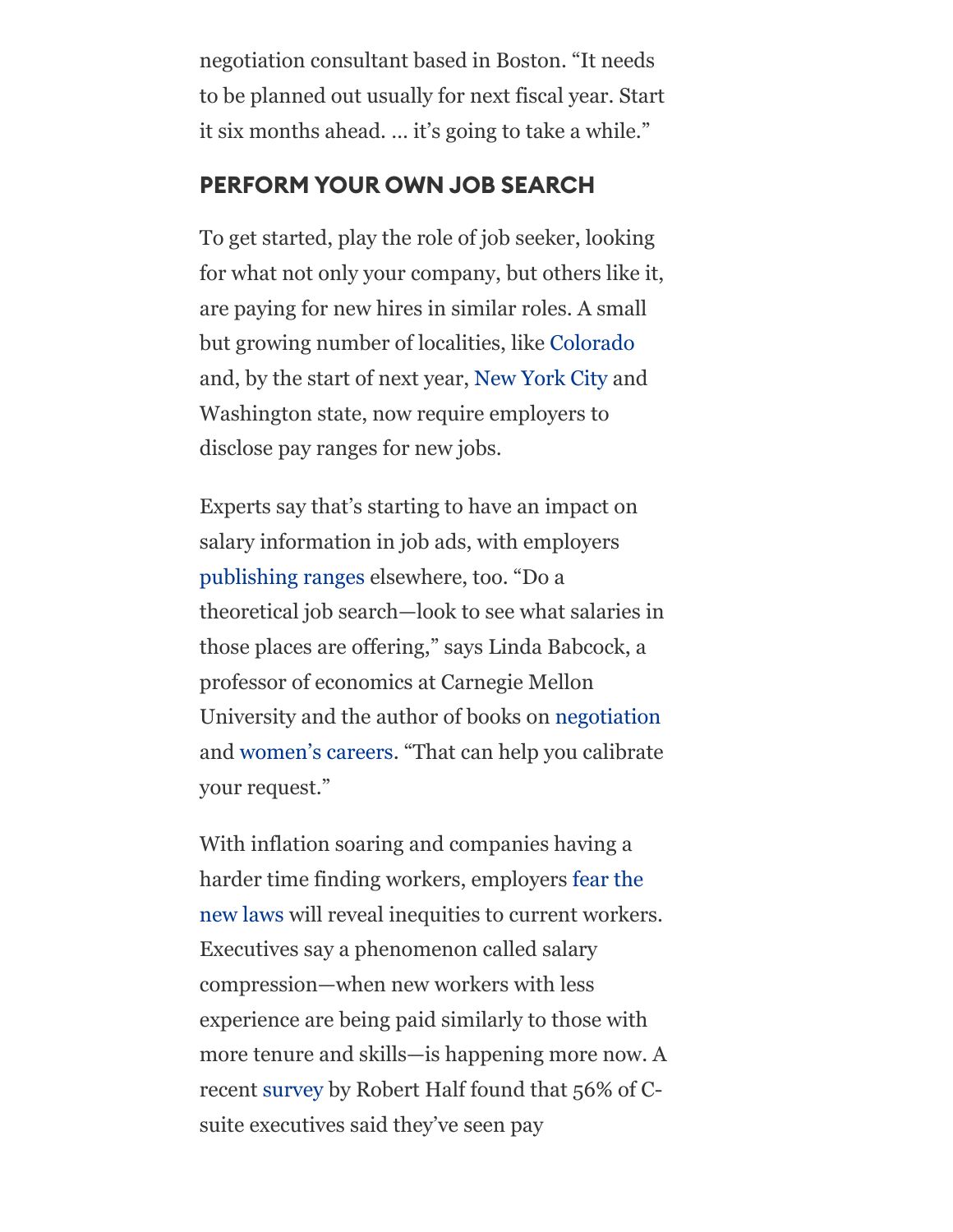discrepancies between new hires and more tenured staff in the past year.

If your employer isn't being so conscious—and you see a job ad at your firm that pays more—it should help you. "Calmly and professionally say 'explain to me what I'm misunderstanding," Donovan suggests. "This person will be coming in and doing the job I'm doing right now. … Why would I not get paid what that person would get paid?"

### ASK OTHERS WHAT THEYTHINK YOU SHOULD MAKE

By now you know to do your homework before you negotiate salary. Look at web sites such as [Payscale](https://www.payscale.com/) and [Glassdoor](https://www.glassdoor.com/index.htm). Ask professional associations for salary data. Find databases in your field. Look up Bureau of Labor Statistics data.

But such sources can sometimes be out of date or unspecific; in those cases, ask people who work in your field. If you're uncomfortable asking someone what they make, says Babcock, ask people who might oversee a role like yours for their expertise instead. "Ask, 'what do you think I should make for this position?' They can use all the information they know, and you're going to get a broader range of data."

Or, if you ask a peer who works at another company, replace the awkward "how much do you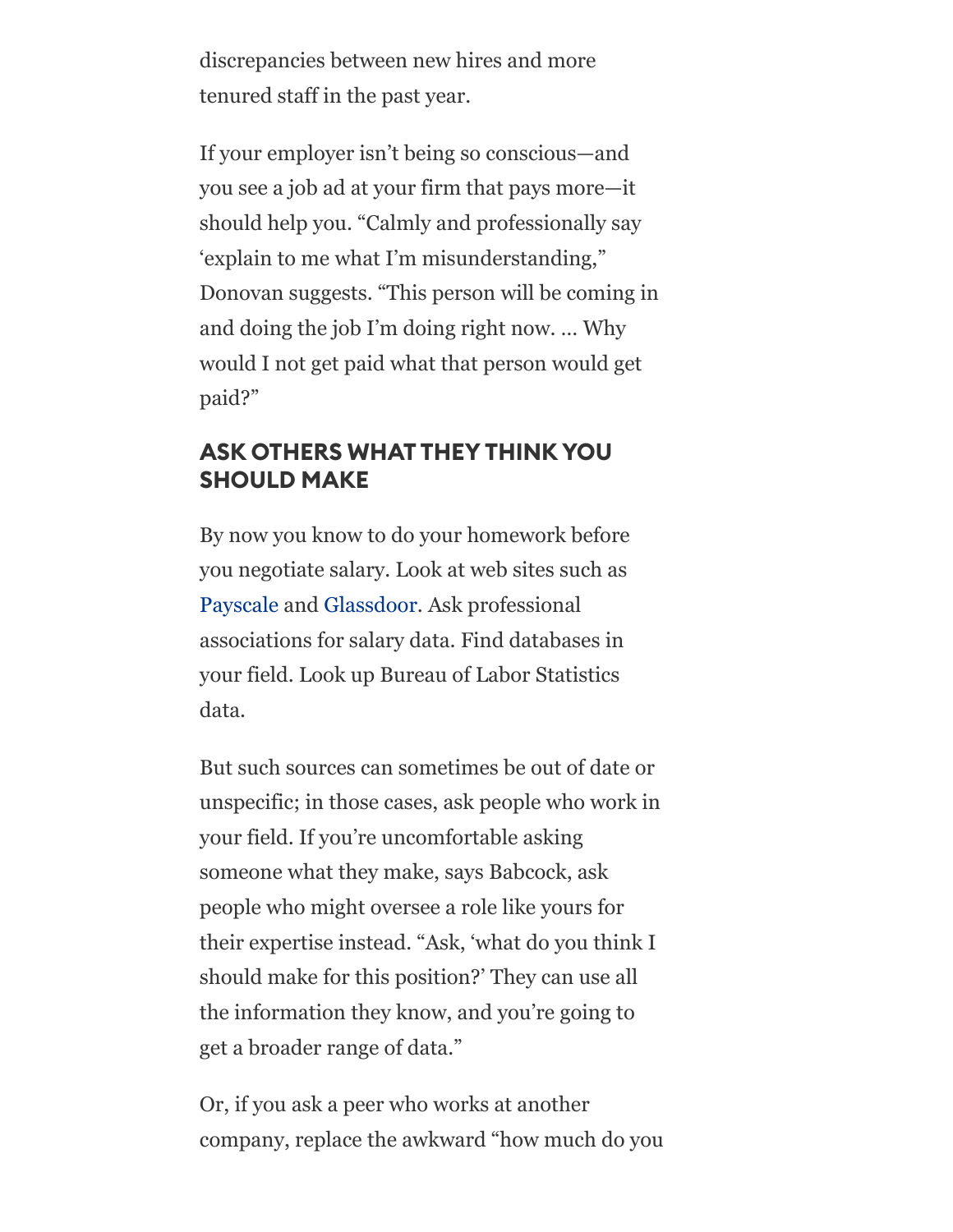make?" with an offering of your own salary and the question "how would that match up within your organization?" advises Downs. "There are ways to find out what other people are making," she says, without asking the question too bluntly.

# FOR WOMEN, MAKE A COMMUNAL PITCH —AND AIM HIGHER

The actual words you use really matter, particularly for women. Society views women as being "others-focused," so when they ask for something for themselves, "there's inherently friction there," says Kathryn Valentine, the founder of [Worthmore Strategies,](https://worthmorenegotiations.com/) a negotiation training and consulting firm for executive women.

Therefore, for women, it's important to keep the conversation collaborative, communal and holistic, says Valentine, making your request in terms of how it can help your boss or the company. A sample pitch might say something like this, she suggests: "Last year I was able to bring in \$500,000 in sales. I believe we're on track to deliver 20% more this year. In order to deliver on that goal, I'd like to bring my compensation in line with market value, which is X. What do you think?"

A simple formula, she says, is to highlight past performance, combine it with future potential and follow up with a direct request. Then stop talking. "To make others feel comfortable, women will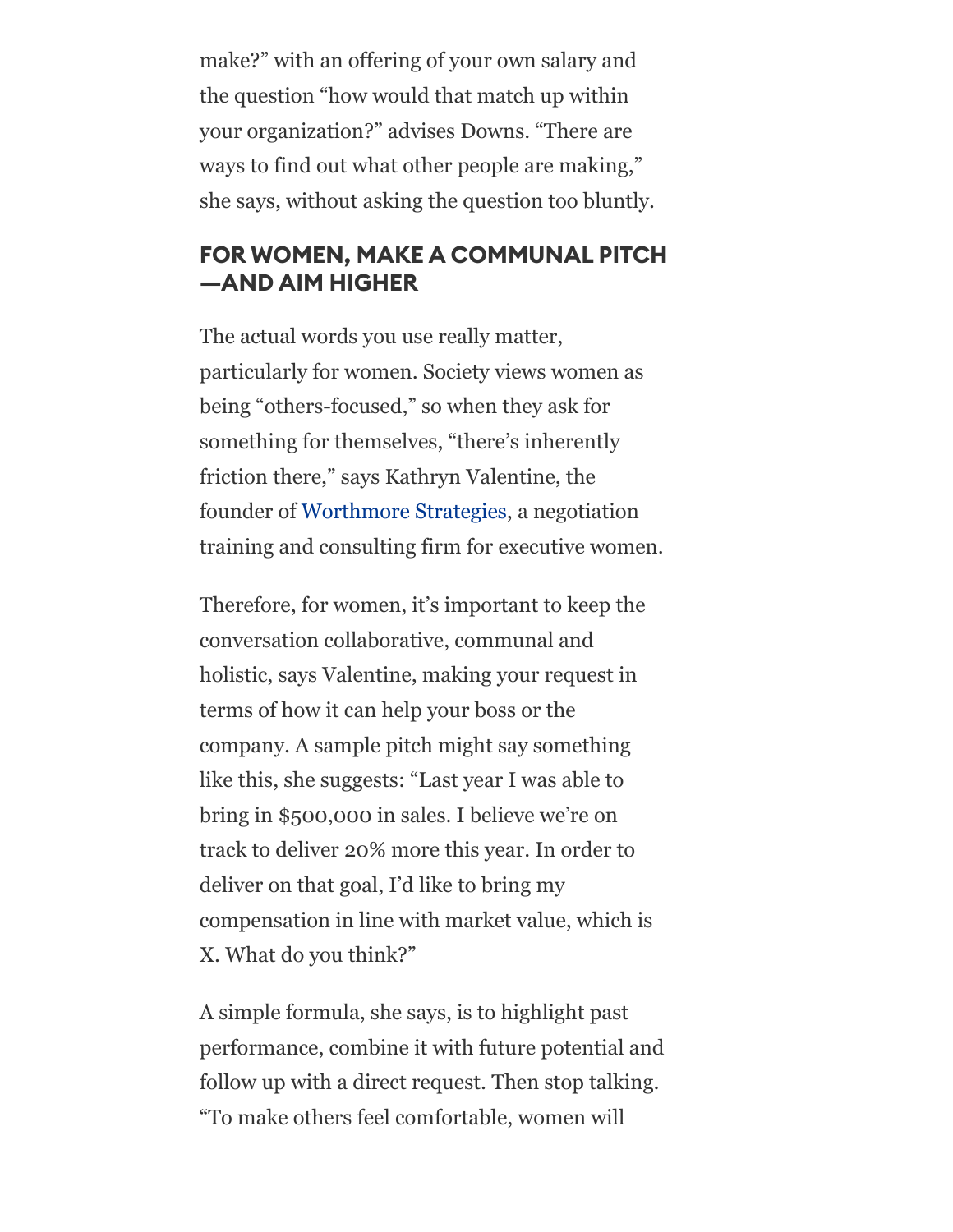continue to talk and in doing that they [hurt their negotiating position]," she says.

Women, suggests Donovan, should ask for at least 75% of the job's market value. [Research](https://www.forbes.com/sites/jenamcgregor/2021/10/27/a-push-to-fix-pay-equity-has-focused-on-the-median-pay-gap-a-new-report-says-doing-so-created-an-unfair-glass-floor/) has shown that women are more likely than men to be paid in a tight range around the median, and as a result, are less likely to be paid at the top end of the range. "Median pay for everyone is always lower than the median pay of the white guys," Donovan says.

#### USE A SPECIFIC NUMBER—AND GO FIRST

Much negotiation advice suggests you should wait for the other person to make the first offer. But unless you have no idea what the pay range should [be, says Valentine, r](https://journals.sagepub.com/doi/10.1177/0146167206294413)[esearch](https://www2.psych.ubc.ca/~schaller/Psyc590Readings/TverskyKahneman1974.pdf) [shows it pays to go](https://journals.sagepub.com/doi/10.1177/0146167206294413) first. Doing so means you ["anchor"](https://www.pon.harvard.edu/tag/anchoring-effect/#:~:text=The%20anchoring%20effect%20is%20a,the%20bargaining%20zone%20is%20unclear.) the conversation with your number, she says. "If you know the bargaining zone, you always put out the first number."

She also suggests—again, particularly for women —starting with a specific number, rather than a range. At least in her experience with clients, "when you give a range, what they hear is the lowest end of the range," she says.

Jennifer Trzepacz, the chief people officer for [SymphonyAI](https://www.symphonyai.com/), agrees. Without a specific number, it's hard for managers or human resources professionals to know how you're valuing yourself or what will close the deal. "When they say 'I'd like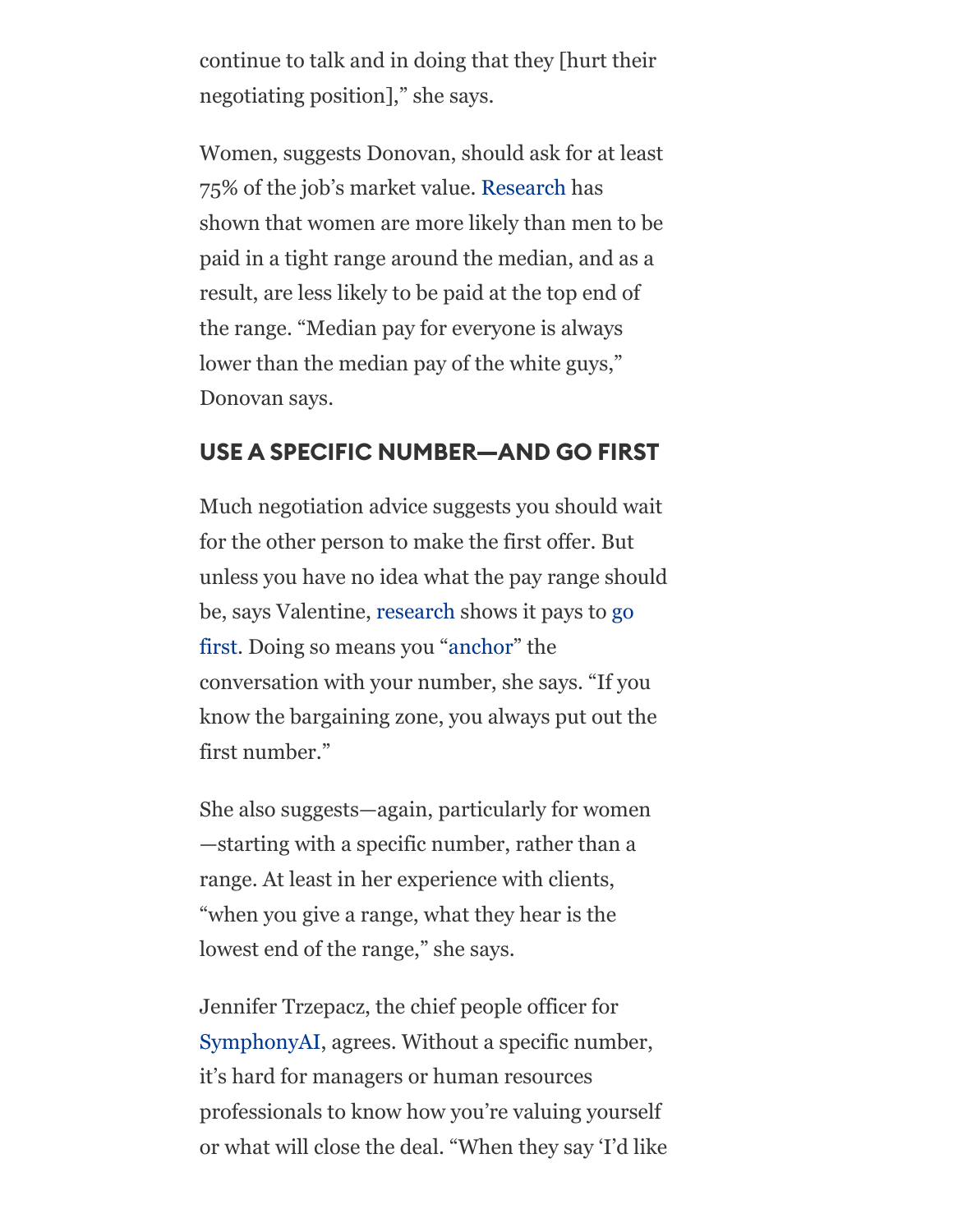a raise' and they don't say specifically what [the number] is," she says of people who request a raise, "there are times when you go back and get them the raise and they're like 'that's not what I wanted.'" As a result, they've advocated on your behalf for nothing.

#### WITH COUNTER-OFFERS, KNOW THE **CULTURE**

Be careful about using outside salary offers to get a raise unless you know how they're typically received. "Different companies have different cultures about this," says Babcock. "At some companies, if you come with an outside offer they say 'let me help you pack.' In other companies you don't get a [raise] unless you have an outside offer, and it will help your supervisor advocate for you. But you really have to know what the organization's culture is like." If you're not sure, ask peers you can trust about their experiences with presenting outside salary offers and how counter offers are viewed.

Negotiation experts suggest using the salary offer you've received to inform your market rate, or cast it as a surprise that's come to an employee who's committed to the organization. "You can say 'I have not been looking, but this came my way and I was really surprised to see that they were compensating at 20% more. Can you help me close that gap so I can continue contributing here?'" Valentine suggests.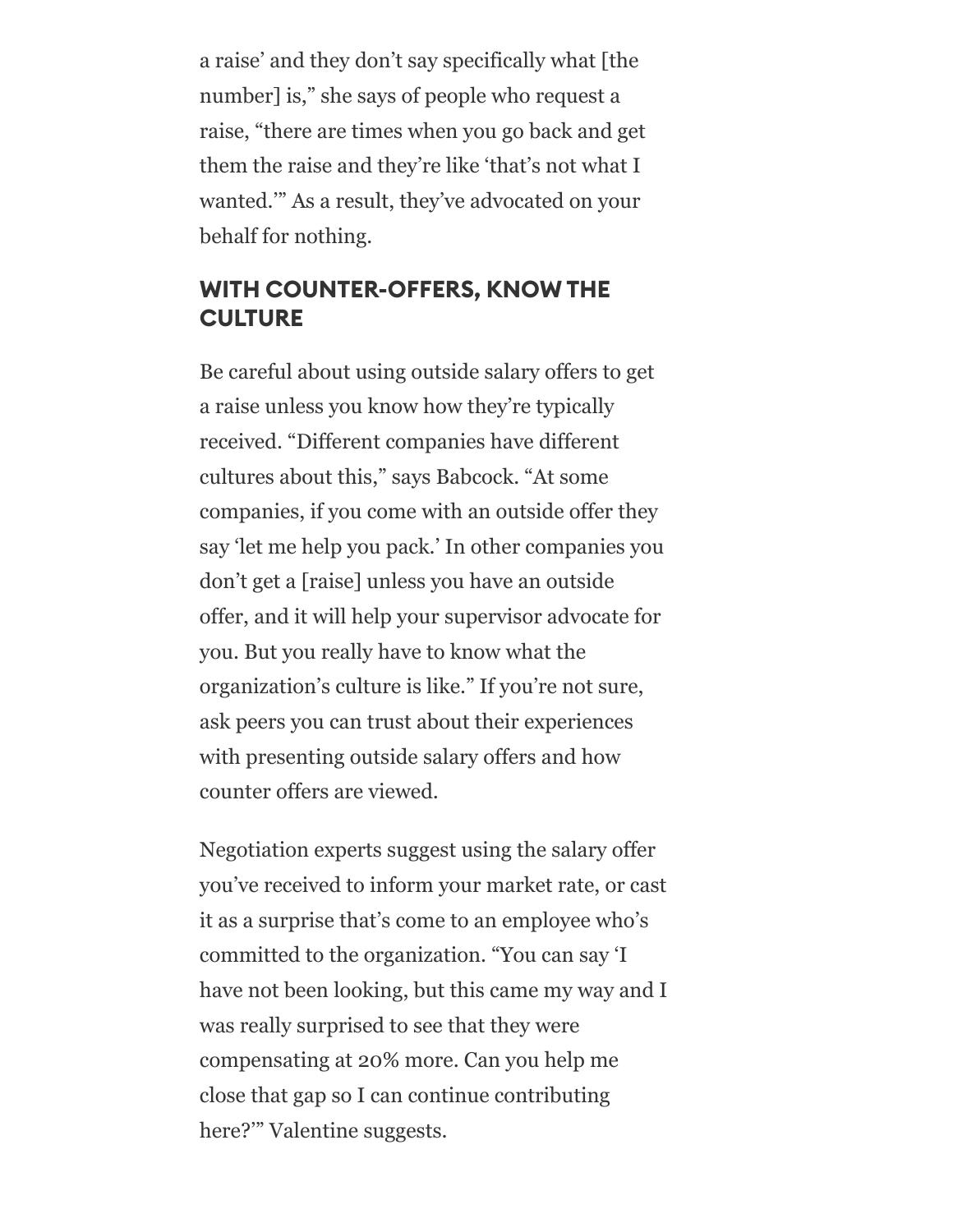# TURN NO INTO A POLITE ASK

If you still don't get the raise you want, pay experts say, ask what you need to do to get one and then don't let the conversation stop without concrete specifics. "You say, what needs to change so that you can say yes?" says Donovan. If they're changes you can actually make, do them, and then come back. But if "they keep moving the finish line, then you know you're never going to succeed there. Go look for another job."

Or, think about what else you might want. If your boss says they can't boost your base pay, consider negotiating for additional time off, eliminating responsibilities that won't position you for a raise later or even more equity if it's a startup. "We really encourage our clients to be as flexible as they can in terms of the currency in which they get paid," says Riva's Cook.

#### KEEP ASKING QUESTIONS

In the end, says Donovan, one of the best strategies for negotiations is just to try and keep asking questions. "You as the employee do not have to have the answers. You're not teaching them anything they don't know," says Donovan. "The more questions you have for each no they give you, the more likely it will be that you get it. The winner of every negotiation is the person who can keep the conversation going. Once I shut you up, I win."